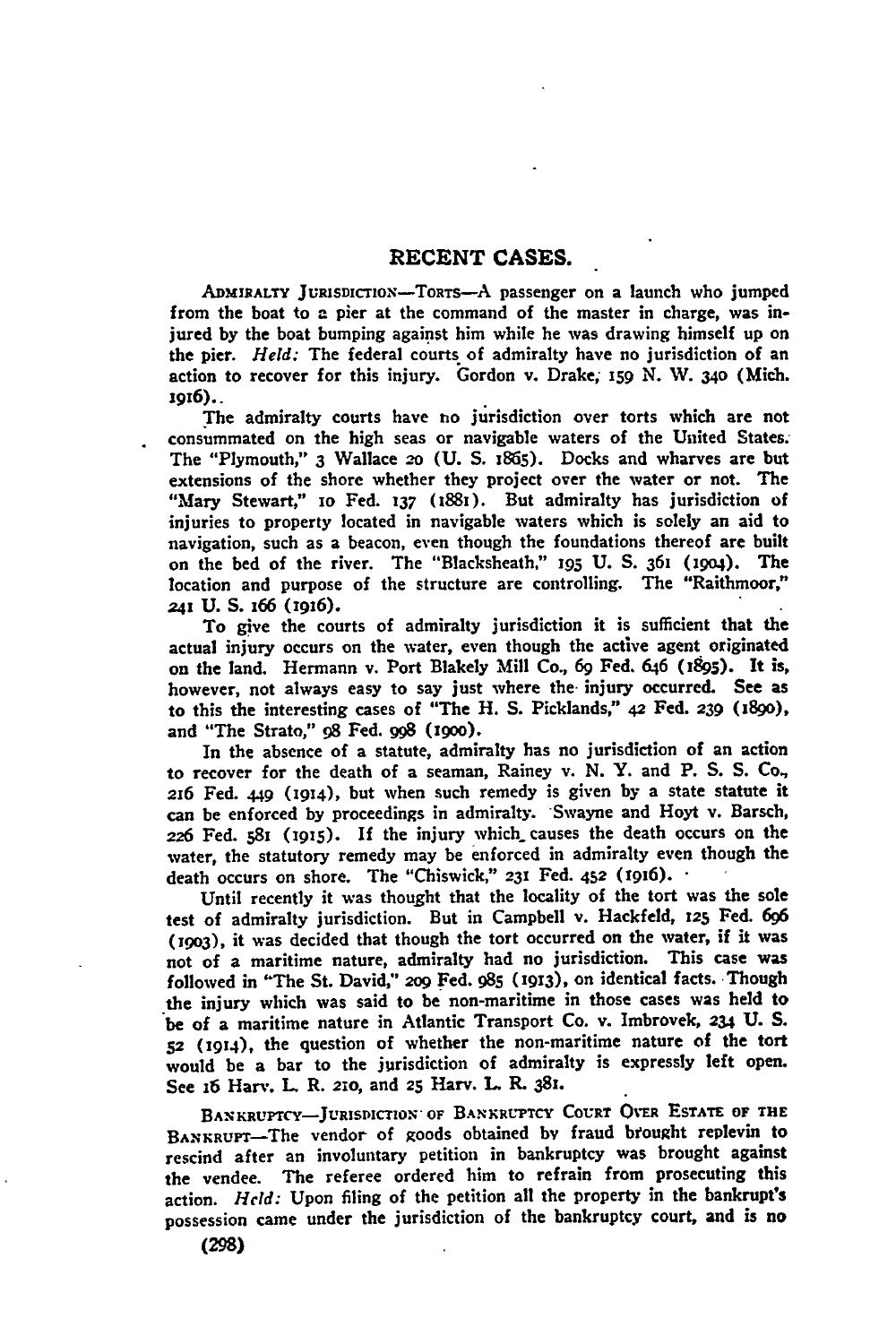longer the subject of action in a state court. *-In re* .Wellmade **Gas Mantle** Co. *233* Fed. **25o** (1916).

The filing of the petition in bankruptcy is a caveat to all the world. and acts as an attachment of all the property then in the possession of the bankrupt, Mueller v. Nugent, 184 **U. S.** i (i9ox), and the bankruptcy couft has the paramount jurisdiction of that property no matter how the bankrupt obtained it. Blake v. Openhym, 216 U. S. 322 (1909). This also applies to property of the bankrupt in the possession of a sheriff under an attachment which is dissolved **by** the adjudication in bankruptcy, *In* re Walsh Bros., **159** Fed. **56o** (igo8) **;** to property constructively in the bankrupt's possession, Orinoco Iron Co. v. Metzel, 230 Fed. 40 (1916); and to debts due the bankrupt, *In re* Ransford, **194** Fed. **658** *(1912).* This property may not be seized **by** attachment and garnishee process, State Bank of Chicago v. Cox, **143** Fed. 91 **(006);** under a writ of replevin, *In* **re** Walsh Bros., supra, or by attachment under a chattel mortgage, Fairbanks Shovel Co. v. Wills, **24o U. S. 642 (19,6).**

If the property is seized **by** legal process after filing of the petition and converted, the trustee may waive the tort and sue in assumpsit for the proceeds. State Bank of Chicago v. Cox, *supra;* Dittemore v. Cable Milling **Co., 101** Pac. **594** (Idaho x9og). **A** creditor who removes and conceals such property is guilty of a contempt against the District Court. *In* **re-**Iron Clad **Mfg.** Co., **195 Fed.** 781 **(1912).**

The law was the same under the Bankruptcy Act of March *2,* **1867 (14 U. S.** Stat. at Large, **517).** *In re* Fogel, **7** Blatchf. **U. S. C. C.** Rep. (i8f); In **re** Steadman,'22 Fed. Cases **1155** (1873).

BANKS AND BANKING-COLLECTIONS-TO BANK TRUSTEE OR DEBTOR-The proceeds of two notes deposited for collection, having been placed to **de**positor's credit, were appropriated **by** the cashier. *Held:* The, depositee was liable as debtor. Minnesota Mutual Life Ins. Co. v. Taggus State Bank, <sup>158</sup>**N.** W. **1063 (N. D.** 1916).

The general view is that where paper is deposited for collection, the paper is in trust until collection, Peoples Bank v. Miller, 152 **N.** W. **<sup>257</sup>** (Mich. 1915), and that after collection, the relation of debtor and creditor arises. Marine Bank v. Fulton Bank, *2* Wallace **252 (U. S.** 1864).

The modern cases present many variations and not infrequent contrary views. It has been held that the collecting bank had no authority to mingle the proceeds after collection with its general deposits since the proceeds were being held in trust. State Bank v. National **Bank** of Atchison, **187 S.** W. **673** (Ark. x916). This trust passes to the assignee after an assignment for the benefit of creditors. Anheuser-Busch **Ass'n** v. Morris, **36** Neb. **31** (1893). **If** the proceeds are mixed with the general deposits, the whole is impressed with the trust. Kansas Bank v. First State Bank, **62** Kan. **788 (19oi).** In Young v. Teutonia **Bank, 134 La..879 (1914), it** was held that the bank has the authority to mix the proceeds unless an express agreement bars the right, and, if such an agreement exists, a trust arises for the proceeds. First National Bank of Raton v. Dennis, **<sup>146</sup>** Pac. 948 **(N. M. 1915). if,** contrary to instructions, the bank does mingle the proceeds and credits the depositor therewith, a debt arises. Citizens Bank of Danville v. Haymes, **87 S. E. 399** (Ga. t915).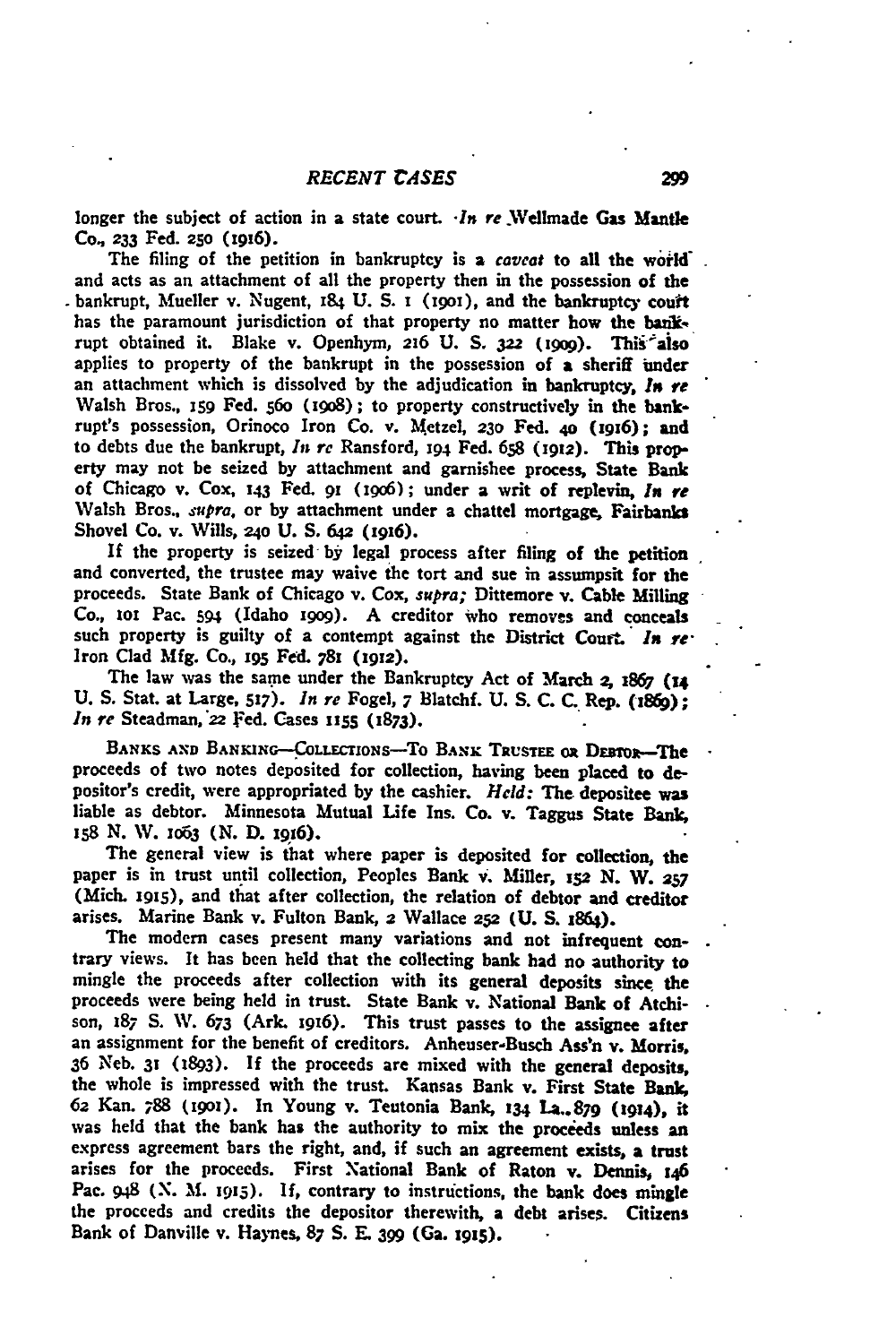#### **300** *UNIVERSITY OF PENNSYLVANIA LAW REVIEW*

In First National Bank v. McMillan, **83 S. E.** 149 (Ga. **19T4), it was** considered a question of the intent of the parties, whether a note was deposited for collection or whether it was sold, the presumption being that where paper is deposited in blank, that it is deposited for collection merely; but where the paper is drawn in favor of the bank, the contrary presumption is authorized. Gettysburg National Bank v. Kahns, **62 Pa. 88** (1869).

Where a bank credits a depositor with the amount of the draft before collection, such has been held a trust. Stones River National Bank v. Leman Milling -Company, **63 So. 776** (Ala. **1913).** But oppositely to this it has been held that an agreement whereby the bank credited the depositor **.with** the amount of the paper before collection, created a debt. German Bank v. Carnegie Trust Company, **i58 N.** Y. Supp. **222** (i9i6). Still another view is that such a transaction merely creates a presumption in favor of a debt. Franklin National Bank v. Roberts, 168 **N. C.** 473 **(1915).**

In Arkansas Bank v. Martin, **v63 S. W. 745** (Ark. **1914),** it-was held that where the owner of a note demanded the proceeds after the crediting of the proceeds to a depositor who had obtained possession of the note **by** fraud, for collection **by** the bank, that it was the duty of the bank to pay such proceeds to the owner.

**A** collection after insolvency of collecting bank is outside the **bank's** authority and it holds such proceeds in trust. Walker v. O'Neill, 66 **So. 994 (Fla. 1914).**

**CONSTITUTIONAL LAW-UNREASONABLE** POLicE REGULATIONS-"IMPORTED EGGS" $-A$  statute provided that any person selling imported eggs shall: **(I)** Mark each egg, "imported"; **(2)** report each shipment received to the state board of health; and **(3)** display a sign in his store, "Imported eggs sold here." *Held:* This imposes such an onerous burden upon dealers **as** to be an unjust attempt to exercise the police power. *Ex parte* Foley, **<sup>158</sup>** Pac. **iO34** (Cal. 1916).

According to the interpretation of the commerce clause of the Fourteenth Amendment **by** Chief Justice Marshall in Brown v. Maryland, **<sup>12</sup>** Wheaton **419 (1827).** a state statute not based on considerations of public welfare but solely to prevent non-residents from the advantages of local trade or discriminate in favor of local residents is unconstitutional as an attempt to regulate commerce. Spellman v. New Orleans, 45 Fed. 3 (1891). Statutes have been held inconstitutional which require peddlers to **be** licensed but which except those who sell goods made in the state, Welton **v.** Missouri, **91 U. S. 275** (1875), which prohibit the sale of trees not grown in the state unlesss the vendor file a bond, *etc.,* with the Secretary of State. *In re* Schrechter, 63 Fed. **695** (1894), which prohibit the sale of convictmade articles unless so stamped, People v. Hawkins, 157 N. Y. 1 (1898). which prohibit the importation of docked horses, Stubbs **v.** People, **go** Pac. **1114** (Colo. **319)** (though a statute prohibiting the use of docked horses is constitutional, Bland **v.** People. **32 Colo. 319 [1904]),** which require very onerous duties from persons without the state who wish to deal in stocks. Geiger-Jones Co. v. Turner, 230 Fed. 233 (1916). But see State v Stucker, **58 la.** 496 **(1892) where** a statute prohibiting the sale of liquors except those made from fruit grown in the state **was** upheld.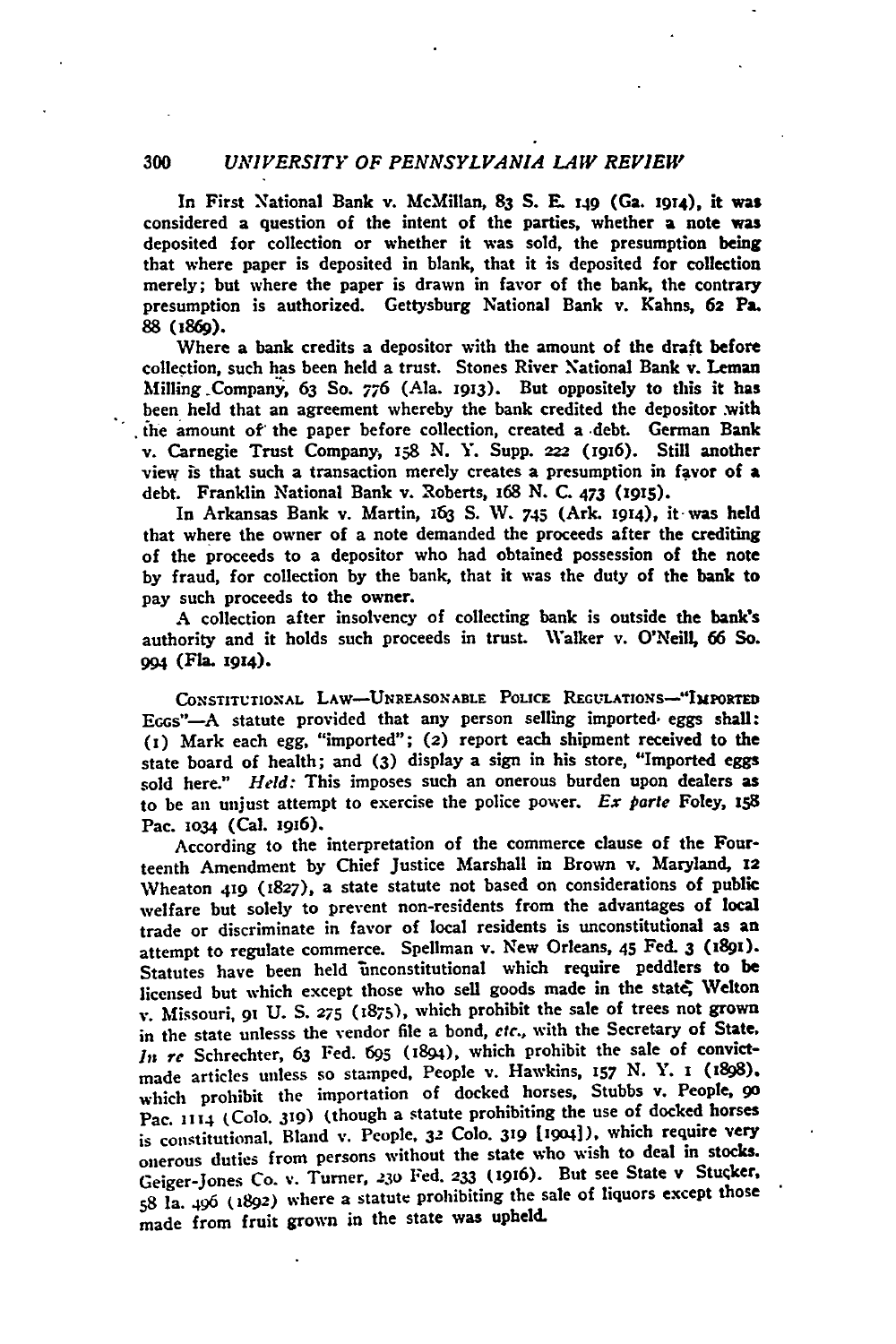۰.

Where, however, the purpose **of** the statute is to guard the public health or prevent fraud upon **thc** public, it is within the state's police power. So a statute requiring lard substitutes to be so labelled is valid. State v. Snow, **8r** Ia. 642 (i89i); State v. Aslesen, So **Minn.** *5* **(189a).** Or one prohibiting the manufacture and sale of oleomargarine. Powell v. Pennsylvania, **127 U. S. 678 (1887);** affirming Powell v. Commonwealth, **114** Pa. **265** (886).

It has been held that when an article is so wholesome that a trial court must take judicial notice of the fact, the legislature cannot prohibit the sale; but if there is a dispute, the legislature can regulate or prohibit. State v. Layton, **16o Mo. 474 (19oo).** Oleomargarine is such an article as it is not within the state's police power to exclude it from commerce. Schollenberger v. Pennsylvania, **171 U. S. 1** (1897); reversing Commonwealth v. Powell, **i7o** Pa. **284** (895).

CONTRACT-GUARANTY-NOTICE TO GUARANTOR--A guaranty was made in response to an offer **by** the guarantee and acted upon without notice of acceptance being given. *Held:* Notice was unnecessary. Oklahoma City Nat'l Bank v. Ezzard, **i59** Pac. **267** (Okla. **1916).**

Whether a guaranty is only an offer or an absolute promise, depends on the intention of the parties and the facts and circumstances attendant thereon. Stewart v. County Bank, **71** Ark. **585 (19o3);** Booth v. Irving Bank, 116 **Md. 668 (19i1).** If a direct and absolute guaranty, not a mere proposal, no notice of acceptance is necessary. Frost v. Standard Metal **Co., 215 11. 240 (i9o5) ;** Reese v. Medical Co, *172* **S. W. 82o** (Ark. **194);** Valley Bank v. Cowrie, **145 N. W. 9o4** (Ia. **1914).** It has been held an endorsement of the buyer's performance of a contract of sale on the back of said contract, is a binding guaranty. York v. Powell, 187 **S.** W. *628* (Ark. 1916). Also, a promise to make a **loan** if certain guaranty was furnished. **Nat'l** Bank v. Zimmer Co., **156 N.** IV. **265** (Minn. I916). **A** guarantor may, **by** a stipulation in the contract, waive notice of the acceptance. Holmes v. Schwab, **go S. E. 313** (Ga. **1913);** International Co. v. Mabbott, **159** Wise, **423 (1915).** It has been held that no notice need be given, that the names of two additional guarantors were added to the guaranty, after guarantor had signed, without his knowledge or consent. State **Bank** v. King, **9o Atl.** 453 (Pa. **1914). A** request for the execution of a second guaranty containing additional provisions, does not constitute a rejection of the guaranty first given. American Co. v. Moskowitz Bros., **159 App.** Div., **N.** Y. **382 (1913).**

Notice is necessary where a guaranty is executed **by** the guarantor without any previous request, Lester Piano Co. v. Romney, *126* Pac. 324 (Utah **1912),** and where notice of acceptance is stipulated for, Asmussen v. Post Pub. Co., **143** Pac. **396 (Col. 1914),** or where guarantee's agent in soliciting the guaranty promises that guarantor will receive notice of acceptance. Dakota Bank v. Kleinschmidt, *139* **N. W.** 348 **(S. D. 1913).** So in the case of a continuing guaranty; or a guaranty of a future contingent event, notice that the guaranty has become operative, must **be** given. Davis Co. v. Richard, **15 U. S. ;24 (1885) ;** Black v. Grabow. **216** Mass. **5j6 (1914).** It must be uithin a reasonable time, since failure to give such notice will defeat the guaranty *pro tanto,* at least if it has operated injuriously to the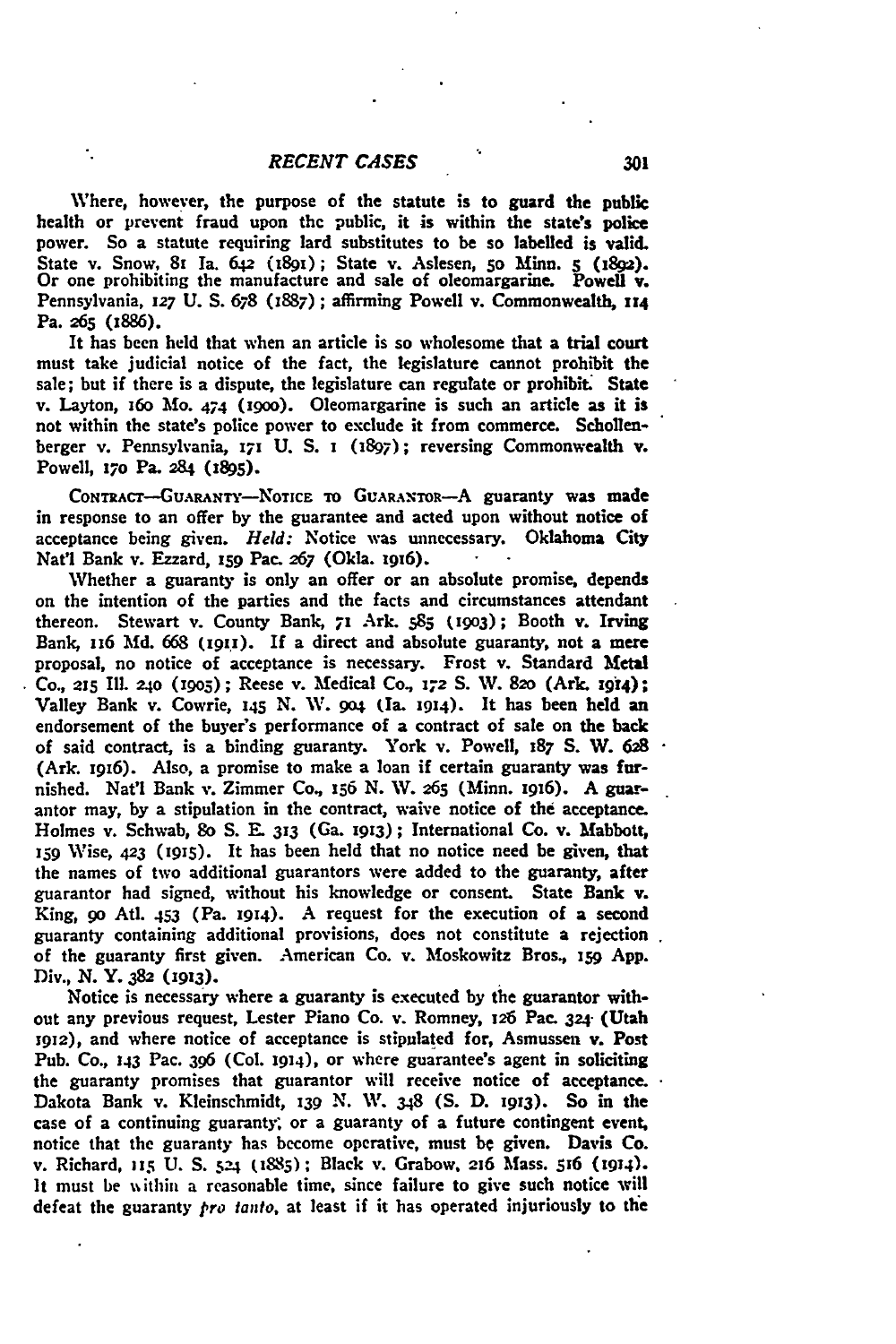guarantor. Wanamaker v. Brown, *5o* Atl. **512** (Del. igo); American AgrL Co. v. Ellsworth, **83** At. 546 (Me. **1912).**

In Pennsylvania, except in cases of absolute guaranty accepted when given, notice of acceptance is necessary, even if the guaranty is made at the request of the guarantee. Evans v. McCormick, 167 Pa. **247** (1895); Columbia Baking Co. v. Schissler, **35** Pa. Super. Ct. **62t** (i9o8). But where the offer is made in one state and accepted in another, it is a contract of the latter state, and the Pennsylvania court will apply the law of that state. Hartley **Mfg.** Co. v. Berg, 48 Pa. Super. Ct. 419 **(191).**

**EVIDENCE-CONFESSIONS-VOLUNTARY CHARACTER-A** statement by the prisoner that he would confess preceded in point of time a remark made **by** an officer that it was always best to tell the truth. *Held:* Since the prisoner, had already made up his mind to declare the truth, the confession was not involuntary and was, therefore, admissible. People v. Wilkinson, 158 Pac. io67 (Cal. **i916).**

Confessions or disclosures are inadmissible when made under any promise or encouragement of hope or favor. **U. S.** v. Pumpherys, **I** Cr. **C. C. 74 (8o2);** Commonwealth v. Hanlon, **8** Phila. **423** (Pa. 187o), or under the influence of fear-produced by threats, State v. Poole, **84** Pac. *727* (Wash. i9o6), or when induced **by** solitary confinement, as in a dark cell, State **v.** McCullum, **Si** Pac. **io4** (Wash. **j897).**

**c** When there is no suggestion or intimation that any benefit might result  $A$  rom the confession, it is admitted as voluntary, Strong. v. State, 88 N. W. *772* (Xeb. **19o2),** even when coupled with a proposition **by** the prisoner to compromise the case, such offer not being induced by another.<sup>E</sup> Hecox v. State, 31 S. E. 592 (Ga. 1898).<sup>5</sup> Failure to caution the prisoner about making statements is no bar to their admissibility,<sup>9</sup> State v. Baker, 36 S. E. Soz **(S. C.** igoo) **;** State **v.** Hand, **58** Ati. 64t **(X. J.** 19o4),Snor need he **be** told that they will be used against him, Golson v. State, 26 So. *97s* **(Ala.** 1899). *Contra*. Wright v. State, 37 S. W. 732 (Tex. 1896). >Warning given a few hours before the confession is not too remote, Balls v. State, 40 **S.** W. **8o1** (Tex. **1897);** but it has been held otherwise if given the day before. 2 Perry v. State, 6i **S.** W. **4o0** (Tex. **i9o1).**

The fact that the accused was under arrest at the time of the confession is not of itself sufficient to exclude it. People v. Miller, **135 Cal. 69 (1901)**; Commonwealth v. Devaney, 64 **N.** E. **402** (Mass. i9o2); nor is his protection **by** an officer considered an inducement, Price v. State, **40 S; E. 1ois** (Ga. *i902);* Stevens v. State, **35 So. 122** (Ala. **I9o3).5** It is immaterial whether the one making the inducement be a private person or an officer so far as the admissibility is concerned, In rc Thorn, 4 City H. Rec. 81 *(N.* Y. 1819), and People v. White, **68** *N.* E. **63o (N. Y.- 19o3),** where a confession was made to an officer feigning friendship.

**5 If** the confession be voluntary, the fact that unsuccessful attempts were previously made to obtain it **by** undue influence does not render it inadmissibl Commonwealth v. Crocker, io8 Mass. 464 **(1871);** Levison **v.** State, 54 Ala. 520 (1875)<sup>-></sup>A confession following an inducement is voluntary if not so connected with it as to be a consequence of it Moore v. Commonwealth. *2 Leigh 701 (Va. 1830)*; State v. Hopkirk, 84 Mo. 278 (1884).<sup>5</sup> Con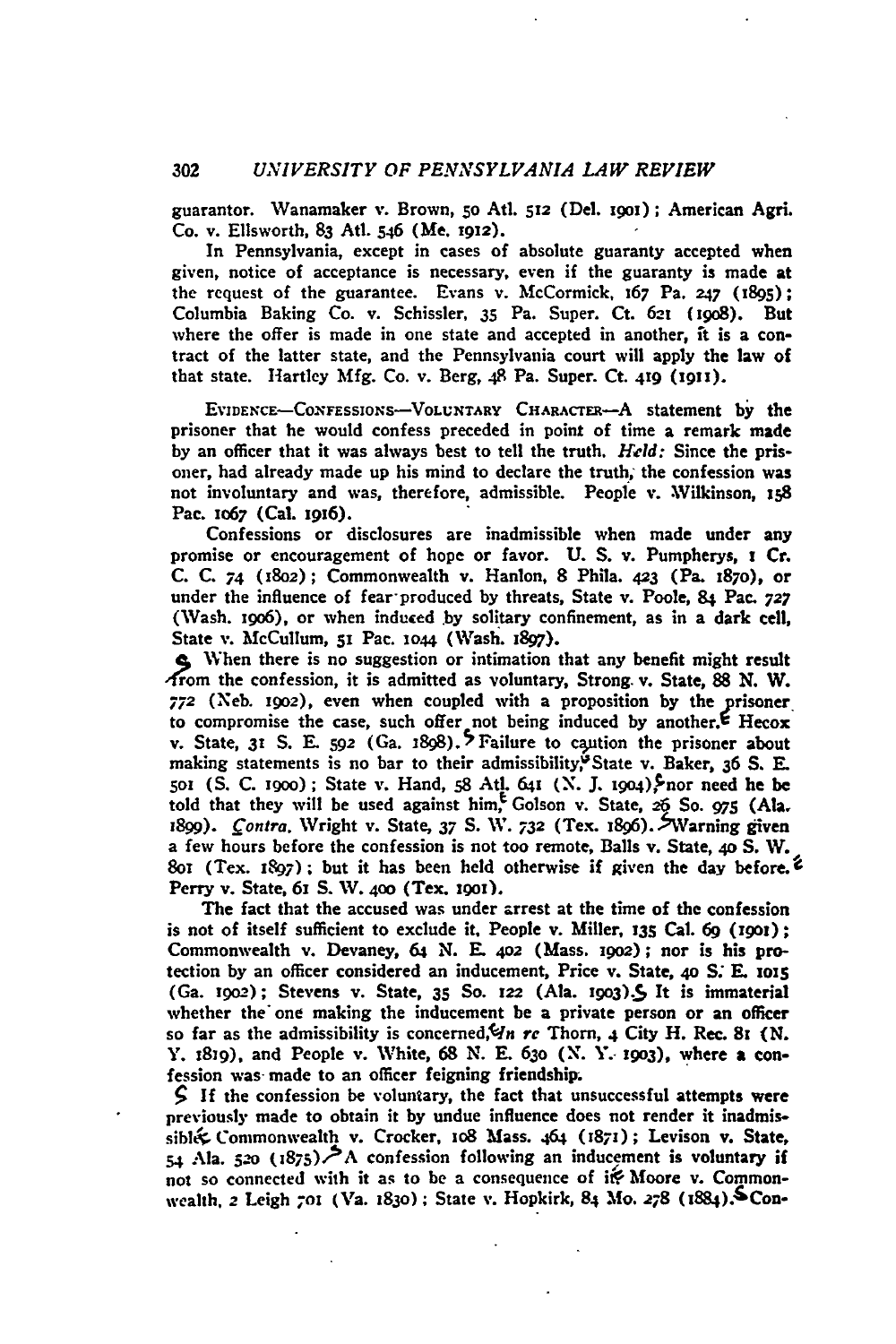vincing affirmative proof must show this. $\vec{E}$  Porter v. State, 55 Ala. 95 (i8;6); McMaster v. State, **34** So. **156** (Miss. i9o3).SFurther onfessions not asked for are admissible even when following inducements Brewer **v.** State, **78 S.** W. **772** (Ark. **i9o4).**

A confession made on promise of freedom is admissible though the prisoner later refuses to testify, Commonwealth v. Knapp, 27 Mass. (10 Pick.) **477 (1830).** Contra, Womack v. State, **i6** Tex. **App. i78-(t884),** or where he escapes from custody and so fails to perform his agreement, State v. Moran, **14** Pac. 419 (Ore. 1887). On the other hand it has been **held** that there must exist previous warning that the confession will be used in such case. Lopez v. State, **12** Tex. **App. 27** (1882).

**-9 EVIDEMcE-DECLARATIONS OF CONSPIRATORS-In** a prosecution for conspiracy, the court admitted in evidence the declaration of a co-conspirator, made after the conspiracy had ended ind when the declarant was under subpoena to appear before the grand jury. *Held*: That Such declarations were not admissible against the declarant's co-conspirators. Erber v. United States, **234 Fed. 221** (1916).

**\_'** After a conspiracy has come to an end, whether **by.** the accomplishment of the common design or **by** abandonment, the-admissions of one conspirator, by way of ngrrative of past facts, are not admissible in evidence against the others,-People v. Kief, **x26 N.** Y. 661 (i89i); Novkovic v. State, *x35* **N.** W. 465 (Wis. **1912) ;.** Kahn v. State, **io5 N. E. 385 (Ind.** I914),"1hether the declarations tend to implicate the others, Crosby v. People, **z37** IlL **<sup>325</sup>(1891),** or exonerate them.'People v. Hall, **94** Ca. **595 (i8g2).** Such declarations are only competent against the declarant.  $\mathfrak{C}$  State v. Beaucleigh, **92** Mo. **490 (1887);** Hicks v. State, **75 S. E. 12** (Ga. **19m2).**

**\$** An error, on the part of the court, in admitting the declarations of a co-conspirator, made after the termination of the conspiracy, as evidence. against anyone but the declarant himself, is not cured by a subsequent instruction to the jury to disregard the statement.' People v. Oldham, **in** CaL 648 (1896).

**5** Before a statement of one conspirator may be admitted in evidence against the others, the court must determine whether sufficient evidence of a conspiracy has been adduced, or the evidence will be objectionable as hearsay. Stager v. United States, **233** Fed. sio (x16). **Tbe** evidence need only establish *prima* facie the existence of the conspiracy.t"Baker **v.** State, **8o** Wis- **417 (1891).**

EVIDENCE-LEADING QUESTIONS-DISCRETION OF COURT-In an action against a railroad for negligence, the court overruled an objection that a certain question was leading. *Held:* Whether or not a question is leading is purely a discretionary matter for the court. Mingoes v. Central R. **R.** of **N.** *J.,* **98 At.** 459 **(N. J. 1916).**

It is the general rule that the allowance or exclusion **of** leading questions is within the discretion of the court, and in the absence of a palpable abuse of discretion, resulting in substantial injury to the accused, their allowance is not of itself ground for reversal. People v. Kromphold, **357** Pac. **599** (Cal. **1916);** Talley v. State, **159** Pac. **59** (Ariz. i9t6); Commonwealth v. Turner, 112 N. E. 864 (Mass. 1916). A great latitude is allowed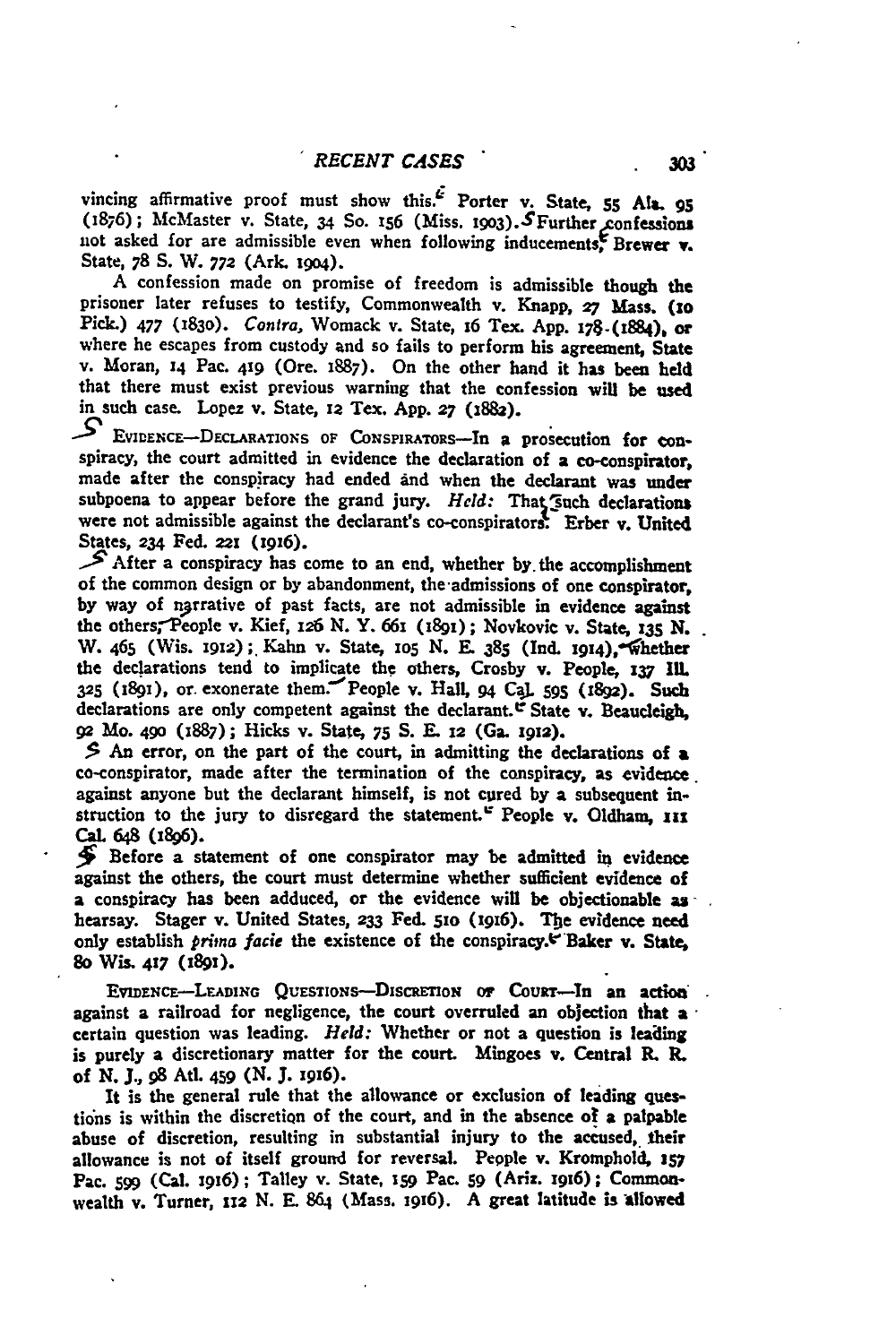# 304 *UNIVERSITY OF PENNSYLVANIA LAW REVIEW*

where a witness appears to be hostile, Blair v. State, 72 Neb. 501 (1904); State v. Dalton, 43 Wash. **278.** (izo6), or is young and does not readily understand English, State v. Drake, **z28** Iowa **539 (i905),** or is feebleminded, State v. Simes, **12** Idaho **310** (t96). A question which is improper on direct examination may be proper on cross-examination. Hayward v. Scott, **114** -Ill. **App. 53i** (igo4). Some courts hold that the right of reasonable cross-examination **by** leading questions is absolute; the denial of it is the denial of a valuable right and, if prejudicial, constitutes reversible error. Hempton v. State, **iii** Wis. *x27* **(19o);** Bell v. State, 48 Tex. Crim. Rep. **256 (19o5).** But see contra, Mann v. State, **134** Ala. **i (i9o2),** where it is held to lie within the discretion of the court. On redirect examination it is within the discretion of the court to say whether the questions are leading. **Mann.** v. State, supra. Questions in the alternative are not necessarily leading, although a question, "Was the headlight a regulation one or another kind?", was held leading in Chicago City Ry. Co. v. Shaw, **=2o IlL 532** (i9o6). It has been held that the test of a leading question is whether it suggests the answer desired, but the fact that it may be answered "yes" or "no," does not make it leading. DeWitt v. Skinner, **232** Fed. **443 (z9x6).**

**EVIDENCE-JUDGE--COMPETENCY AS WITNESs-A** judge cannot be compelled to testify in a case as to matters before him on a previous trial, but may do so, if he wishes. Hale v. Wyatt, **98** At. **379 (N.** H. 1916).

It is a well-settled rule of law that a judge cannot testify in a trial over which he is presiding unless the evidence is formal or undisputed. People v. Miller, **2** Parker **197 (N.** Y. 1854). State v. Dyer, **<sup>58</sup>** At. 947 (Del. **1904).** And certainly he cannot testify therein over the objection of the party against whom he is called as a witness. Rogers v. State, 6o Ark. **76** (1894); Maitland v. Zanga, **14** Wash. **92** (i896). **A** judge is justified **by** public policy in refusing to testifylas to the happenings or testimony given, in a former trial before him, but it will furnish no ground of exception should he not insist upon his right to be excused. Welcome v. Batchelder, **23** Me. **85** (1843). There are few courts which maintain a doctrine that it is not competent for a judge to testify if he wishes, as to facts occurring on a previous trial before him, State v. Hindman, **65 N.** E. **911 (Ind. i9o3) ;** State v. Bringgold, **82Pac.** 132 (Wash. **1905) ;** Garnett v. Comm., 83 S. E. 1083 (Va. 1915), or that he may not be called unon to explain the grounds of the decision, so that it will not be necessary to determine them exclusively from the record. Barlow v. Clark, **67** Mo. **App. 34o (1896);** Warfield v. Security Brewing Co., **ig** Fed. **<sup>358</sup>** (La. **1912).** Some state statutes provide, that a judge may be called as a witness **by** either party, or to explain an alleged irregularity in the former proceedings, there being vested in him the discretion of either ordering the trial postponed or suspended and if postponed, directing a change of venue or a continuance to take place before another judge, or in his own court. State v. Houghton, 75 Pac. 887 (Ore. 1904): or in his own court. State v. Houghton, 75 Pac. 887 (Ore. 1904) Breen v. State. **34** Mont. **107** (19o6). The fact that he is a principal witness is **not** a circumstance which could have any weight with the jury, and therefore it is **not** necessary that a jury be instructed how to receive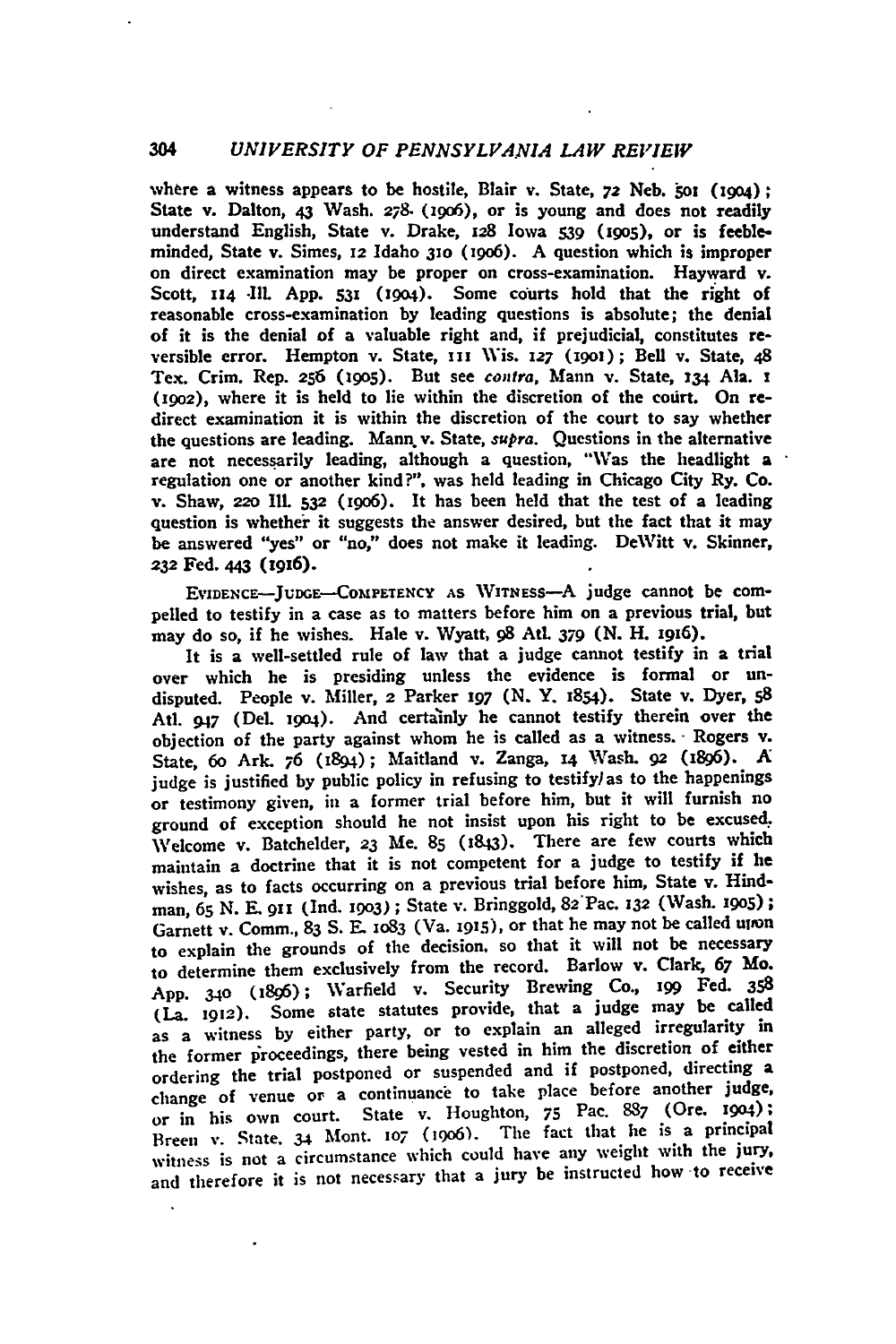such testimony. State v. Duffy, 57 Conn. 526 (1889); People v. Hartwell, **55 App.** Div. **N.** Y. **234** (i9o).

**A** very few courts take the position that **it** is contrary to public policy and convenience to permit a judge who has tried a case and decided **it,** to be called as a witness, even with his consent, either to state the grounds upon which his decision was based, Noland v. People, 8o Pac. **887** (CoL i9O5), or to testify concerning statements or transactions taking place before him. Delaware Lodge v. Allmon, **39 AM** xog8 (DeL **i897).**

JUDGMENTS-RES JUDICATA-Having lost a suit under statute for mental anguish through failure to deliver a telegram, plaintiff sues at common law for wilful failure to deliver. *Held:* The previous judgment on the same transaction is a complete bar. Greer v. **Western** Union Tel. Co., **89 S. E. ;8 (S. C.** 1916).

The general rule is that where the subject matter and the cause of action in both cases are the same, the prior adjudication is a-bar to recovery in the second. Hatch v. Coddington, **32** Minn. **92 (z884);** McCain v. Louis**ville & N.** R. Co., **97** Ky. **8o4** 0893); So. Pac. R. **R.** Co. **v:** United **States, x68 U. S. x (U. S.** Sup. **Ct. I897).** There are many exceptions to this rule as in Lovell v. Hammond Co., **66** Conn. **0oo (i895),** where it was held that a judgment in replevin was no bar to an action to recover value of nonrepleviable property taken in one trespass; or as in Matthews v. Hennon, **67 N. W. 226** (Iowa 1896), which held that a replevin judgment was no bar to a subsequent action for the "use" of similar property taken at the same time.

**A** plaintiff has no right to split up a ground of action into several causes of action. It is his duty to put in issue in the one suit every issuable matter which naturally arose out of the transaction, Marble v. **Keyes, 75** Mass. **221** (1857); Roby v. Eggers, **130 Ind. 415** (i9i). However, it has been held his duty does not extend to libel suits. Cook v. Conners, **xo9 N. - 78 (N. Y. 1915).**

To be a bar **the** judgment must now be on the merits of the case, Coyie v. Taunton Trust Co., **1o3 N. E.** 289 (Mass. **1913), reviewed** in **62 U.** or P. L R. 39o, and must have been judicially passed upon in a court of **corn**petent jurisdiction, Rogers v. Wood, **2** B. **&** Adol. **45** (Eng. Chan. 1831)," except in certain cases where a party has voluntarily bound himself to abide **by** the decision of some tribunal other **than** a court. Woolsey v. Independent Order of **Odd** Fellows, 61 Iowa 492 **(1883),** and the cases collected in Black on Judgments **(2d.Ed.) 780.**

**A** former judgment may not have the effect of a bar, but still be conclusive as to one or more issues of fact or law between the parties litigant. Southern Pac. R. R. Co. v. United States, supra.

Where the previous judgment was that the judgment of the court below be reversed, and the complaint dismissed, it was held that all questions which were made or could have been made upon the former trial have become *res judicata.* Halsall v. Railway Co. **oo S. C.** 483 (1914).

For a further discussion of Judgments and the doctrine of *Res Judicata* see **62 U. or PA.** L. REV. **6;9,** and **63 U. OF PA.** L REv. **i4o.**

**MASTER AND SERVANTS-INJURY TO THIRD PERSONS-JoINDER OF PARTIES** -An automobile negligently driven **by** a servant injured a third person.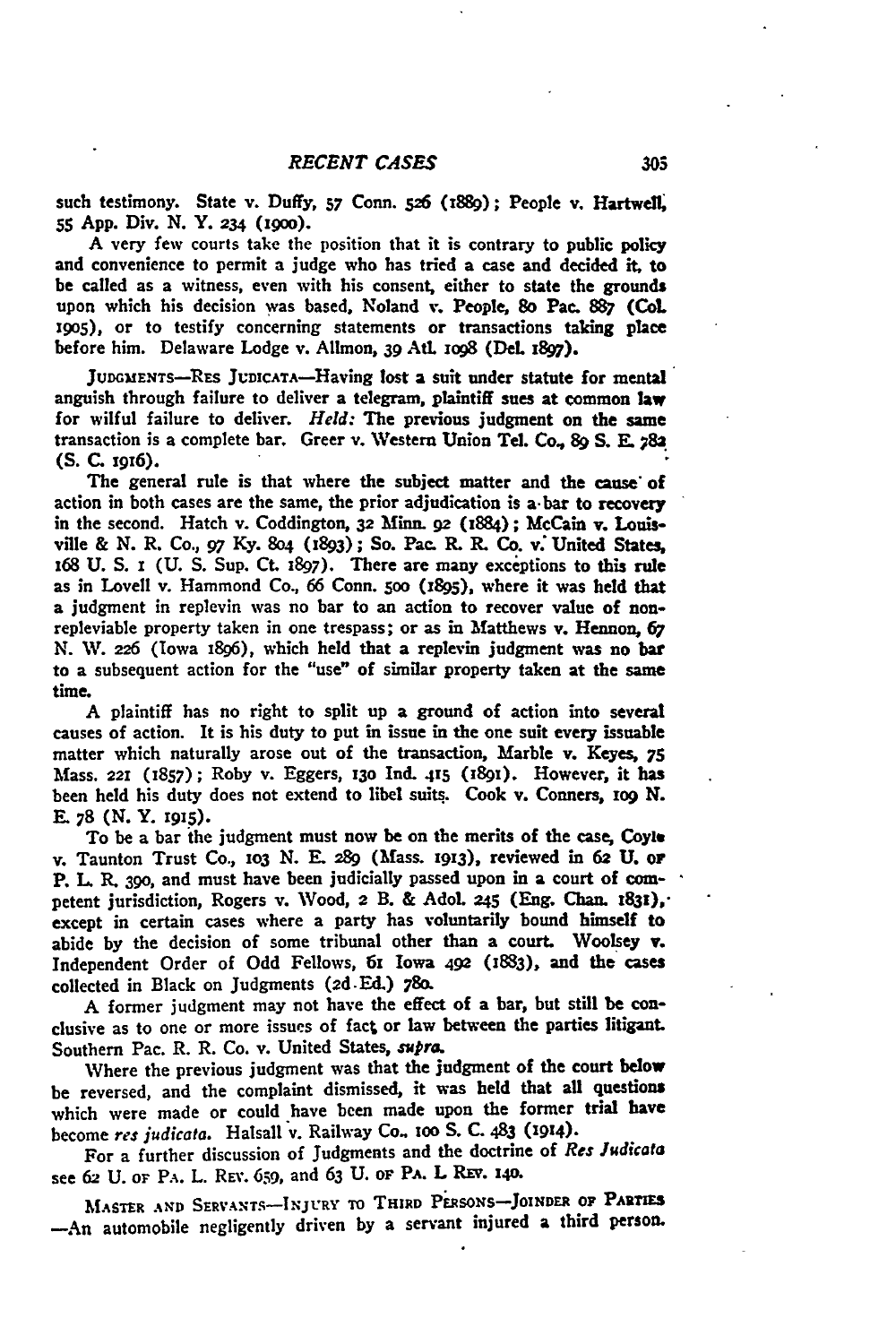*Held:* Though liable on different grounds, the master and servant may be joined in a suit to recover for the injury. Royer v. Rasumssen, 158 **N.** W. **988 (N.** D. x9x6).

Although it was well established law, that a master would be liable as joint tort feasor with his servant for an injury caused **by** the servant at his direction, yet the courts in early cases were troubled with the question when this fact was not apparent. Michael v. Alestree, 2 Levinz *172* (Eng. i68o). In 1838, Cowen, **J,** in Wright v. Wilcox, **i9** Wend. **343 (N.** Y.), held that the master would not be liable for the servant's wilful injury; but if it was a case of strict negligence while in the master's service, a joint action would lie. But in Massachusetts it was **held** that unless the master directed or commanded the trespass or injury he would not be liable jointly with the servant because there would be no right of contribution. Parsons v. Winchell, **5** Cush. **592** (i85o). To hold otherwise would be allowing a misjoinder of causes of action because the master's liability is in case while that of the servant is in trespass. Campbell v. Portland Sugar Co.. **62** Me. **552** (1873) **;** Clark v. Fry, 8 Ohio **SL 358** (1858); McNemar v. Cohn. n15 **I1.** App. 31 (i9o4). The majority of jurisdictions, however, including the court in the principal case, are in accord with Wright v. Wilcox, *supra.* Central of Georgia Ry. Co. v. Carlock, **72 So.** 261 (Ala. 1916). The cases point out that there is a right of contribution, for the master can recover from the servant, and the other reasons for refusing to allow joinder are purely technical. Mayberry v. Northern Pacific Ry. Co., xoo **Mini.** *79* **(1907).**

The question of joinder arose in the Federal courts in regard to the right to removal thereto, and the decisions are not in accord. In an elaborate and well reasoned opinion, Judge Taft held that the master could not be joined with the servant on the ground of *respondeat superior* alone. Warax v. Cincinnati, *etc.,* Ry. Co., **72** Fed. **637** (896). Other courts reached different conclusions. Deere, Wells **&** Co. v. Chicago, *etc.,* Ry. Co, **85 Fed. 876** (1898); Davenport v. Southern, *etc.,* Ry. **Co., 135** Fed. *96o* (i9o5). But as far as the right to removal is concerned, the question was settled **by** the. Supreme Court holding that they could be joined. Railway Co. v. Thompson, 200 U. S. 206 (1906).

PROPERTY-ADVERSE POSSESSION-COLOR OF TITLE-TAX DEED-In a suit involving a claim of title **by** adverse possession. *Held:* Occupancy under a certificate of purchase at a tax sale is not under color of title. Bruschi v. Cooper, **s5g** Pac. *728* (Cal. **1916).**

Since color of title is any writing which purports to convey the title to land **by** apt words of transfer, it bas been held that a tax deed, being subject to an equity of redemption, cannot constitute color of title. Pease v. Lawson, **33** Mo. **35 (1862).** There is a split of authority on the question. Some cases hold that a tax deed constitutes color of title from the date of expiration of the equity of redemption. Morse v. Seibold, 147 Ill. **318** (1893); Davis v. Howe, 176 S. **W. 759** (Tex. 1915). Where **by** statutory provision the sale was made on absolute investiture of title, a deed was held to create color of title. Fletcher v. Worthen, 71 Ark. 386 (1897). Other cases hold a tax deed, color of title. Reddick v. Long, 124 Ala. 260 (1899); Winters v. Haines, **1o7** Tenn. **337** (igox); Earl v. Harris, 182 **S. W.** *<sup>273</sup>* (Ark. 19i6).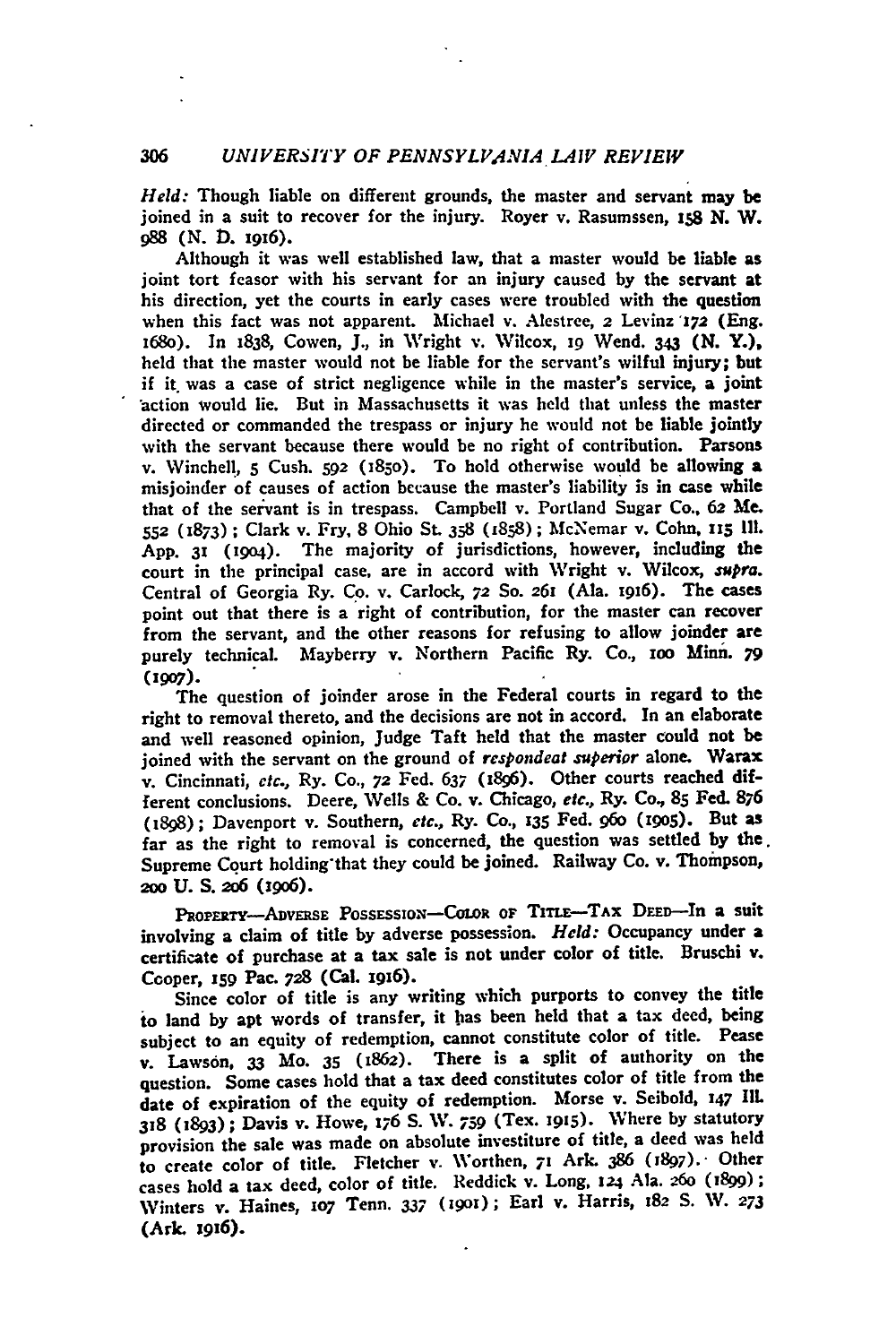Since the split is on the question as to whether the instrument to constitute color of title must purport to convey title or not, **-it** would **be** expected that where a tax deed is held sufficient, that the certificate of purchase at a tax sale would likewise constitute color of title. Such a certificate was **held** insufficient in McKnight v. Taylor, **37 Mo. 310** (1866), and in **De** Graw v. Taylor, **37** Mo. *31o* (1866), it was held that a tax deed contributed color of title from the date of its issuance and not from the date of the sale.

There is a tendency to hold that any instrument defining the claim will constitute color of title, whether it purports to convey a fee or not. **So** a bond for title, Continental Realty Co. v. Harvey, **52 S.** W. **255 (Ky. 1913),** a contract for a right of way, Scott v. Texas **&** P. R. R., **94** Fed. **34o (Tx.** 1899), and a mere knowledge of the land claimed, Thompson v. Williamson, *177 S.* W. **987** (Tex. 1915), were held to constitute color of title.

PROPERTY-EASEMENTS-SURRENDER BY NON-USER-A land owner used a road, which had not been used for thirty-eight years, and relied on.a right either of a public or private right of way. *Held:* Unexplained cessation to use a way, originally acquired **by** use, for twenty years, is a surrender of the easement. Wooster v. Fiske, **98** Adt. **378** (Me. **1916).**

It is well settled that non-user of a way originally acquired **by** prescription, coupled with an intent to abandon the way, is a surrender of the easement. Coming v. Goud, 16 Wend. **531 (N.** Y. **1837);** Dana v. Valentine, 46 Mass. **8 (1842).** But mere non-user for twenty years is simply evidence of an intention to abandon and may be explained. Pratt v. Sweetser, **68** Me. **344 (1878).** If there is the intention to surrender the right, then nonuser for however short a time suffices. R. **R.** v. Covington, *2* Bush. **526 (Ky. 1866) ;** Snell v. Levitt. **i8 N. E.** *370* **(N.** Y. 1888). But if there is no intention to abandon the right, then non-user for twenty years will not work an abandonment. New Eng. Structural Co. v. Distillery Co., **75 N. E. 85** (Mass. 9o5). Some courts hold that there must be both non-user .and adverse use to work a surrender. Citizens' Electric Co. v. Davis, 44 Pa. Super. **138** (i9io); City of Baltimore v. Canton Co., **93** Atl. **144 (Md 1915).**

The cases distinguished between easements acquired **by** prescription and those acquired **by** grant. Adams v. Hodgkins, **84** Atl. *53o* (Me. **1912).** It has been pointed out that there should be no distinction where the easement acquired **by** prescription is based on the fiction of a lost grant. Veghtl v. Raritan Water Co., ig **N. J. Eq. z42** (868). The decisions are uniform that mere non-user does not make a surrender, where there has been a grant. *In re* City of Buffalo, **i2o N.** Y. **S.** 611 **(191p) ;** Burnham i. Mahoney, **iii N. E. 396** (Mass. ig96).

The mere fact that another way is used for a time does not indicate a surrender of the old way; this rule applies whether the easement was acquired **by** prescription or **by** grant. McCue v. Water Co., **3z** Pac. **<sup>461</sup>** (Wash. **89) ;** Bowen v. Cooper; **156 S. W. 601 (Ky. 1902).** Whether there **is** a surrender **of** an easement is a question to be determined from the circumstances of each case, and neither non-user nor length of time is absolutely determinative. Mason **v.** Ross, **71** AtI. **141 (N. J. Ch. 19o).**

.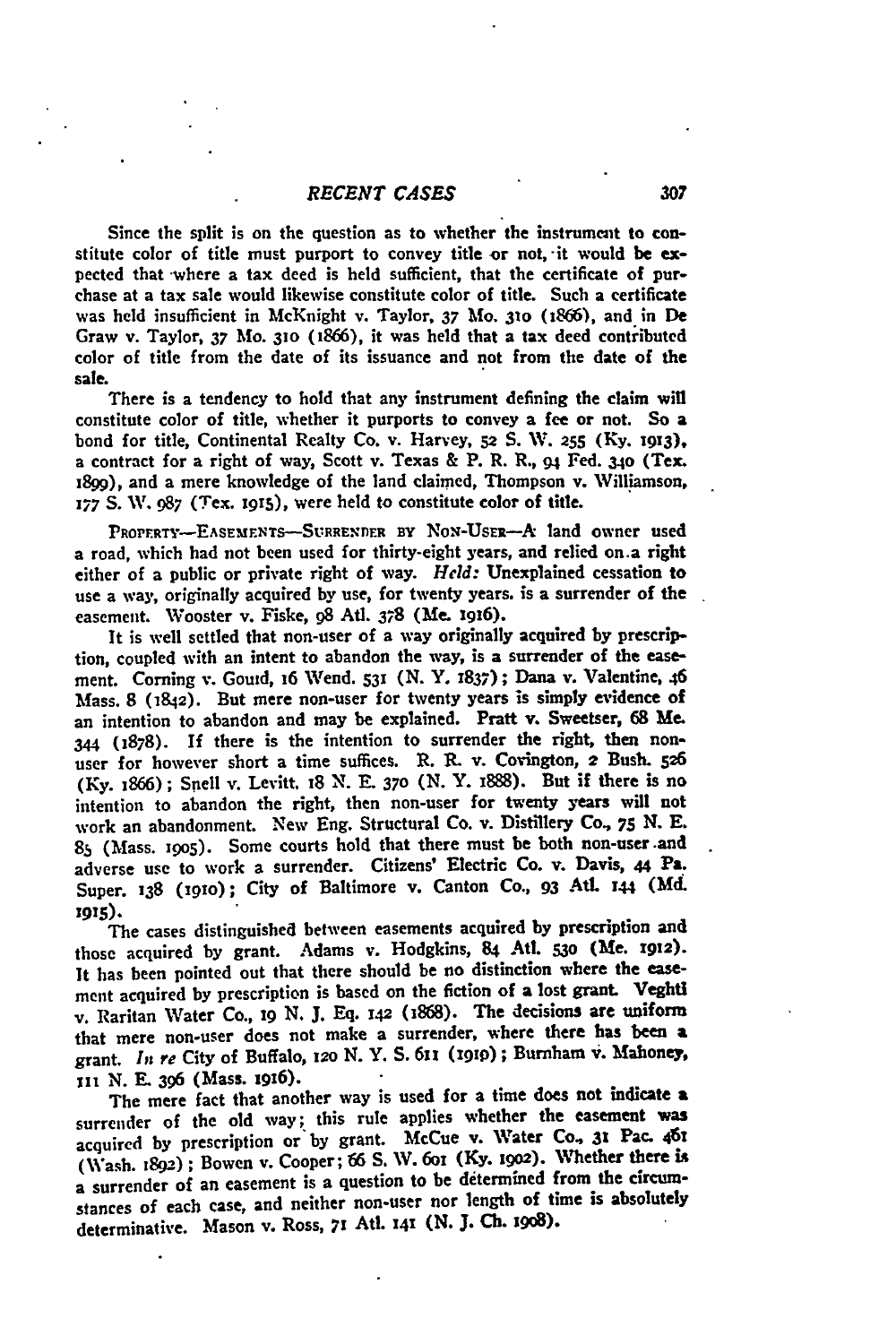# **308** *UNIVERSITY OF PENNSYLVANIA LAIV REVIEW*

PROPERTY--NAVIGABLE WATERS-RIGHTS OF LITTORAL OWNERS-The title to the subaqueous land of a lake is in the state as trustee for the benefit **of** the people; yet a littoral owner, under certain conditions, is entitled to access to navigable water. State v. Cleveland, Penna. Ry. Co., **113 N. E. <sup>677</sup>** (Ohio **1916).**

The state holds title to the beds of navigable lakes below the natural high water mark for the use and benefit of the people, subject to the rights vested **by** the Constitution, "Atlee v. Packet **Co.,** 21 Wall. 389 **(U. S.** 1874); **Ex** *Parle* Powell, **70 So.** *392* (Fla. **1915);** Bond v. Reynolds, **159 N.** Y. **S. 317** *(ig6),* and cannot delegate its trusteeship. Jackson Co. **Y.** Quarles, **x82 S.** W. **283** (Ark. i916). But the sovereign authority may authorize t'he construction of a pier or wharf, even though it will be an obstruction in navigable waters. Austin v. Rutland Ry. **Co., 45** Vt. **215** (i873); Howell v. Jessup, i6o **N.** Y. **249** (igoo); Panama Co. v. Ry. Co, **71** So. 6o8 (Fla. i9i6). The rule that the title to submerged lands in front of adjoining uplands is not burdened with an easement in favor of the owner of the upland, for the purpose of building wharves or other structures upon the submerged land to reach navigable waters, is unquestioned. Cobb v. Comms. of Lincoln Park, **2o2 II. 427 (x9o3);** People v. The **D.** and H. **Co., 213 N. Y. 194 (1915).** Indeed every and all rights of such owners are subject to public easements for the purposes of nagivation, and must yield thereto when asserted **by** the state or its agencies. Barnes v. Terminal Co., 193 **N.** Y. **378** (i9o8); Borrell **'. Mfg.** Co., **In N. E. 932 (Ind.** 1916). And inasmuch as ownership of the shore extends only to the water's edge, erection of piers. which interfere with the public's use of navigable bodies of water, constitutes a purpresture. Commissioners of Park v. Fahrney, **25o** Il. **<sup>256</sup>** (1911); People v. Steeplechase Park, 165 App. Div. N. Y. 231 (1915).

Yet acts of such a character are not to be prohibited absolutely, because **by** such an interpretation, the execution of the trusteeship of the waterways would defeat the very purpose for which it was established. Providence Co. v. Stonington Co., **12** R. **I.** 348 (1879); McBurney v. Young, **67** Vt. 574 **(1895).** And it has naturally followed that a littoral owner may.build wharves from the upland to navigable water for the purpose of rendering his means of access more available, practical, and serviceable when superior public rights are not obstructed thereby. Brookhaven v. Smith, 188 **N.** Y. 74 **(1907);** Bissell **v. Mfg. Co.,** *supra* (Ind. i916).

PROPERTY-TITLE BY PRESCRIPTION-EFFECT OF A PAROL GIFT-A Creamery Company gave to a Railroad a right of way over its land which the Railroad used for general switching purposes for twenty-four years. Creamery Company having gone out of business, their grantee brings an action to establish his title. **Held:** The railroad acquired no easement either **by** parol dedication **or by** prescription. Shamanek v. Chicago, M. **&** St. P. Ry. **Co., 159 N** W. *237* (Iowa 19i6).

The weight of authority is. clearly to the effect that an easement can not be acquired **by** a railroad through a parol dedication. Lake Erie & **Western** Ry. **v. Whitman, 155 I111 514** *(x895);* Mahar **v.** Grand Rapids Terminal Ry. Co., **174** Mich. **138 (i913).** The reason was well stated in Watson **v.** Chicago, M. **&** St. P. Ry. Co.. 46 Minn. **321** (1891), where the court said "Where land is to be employed in the public use, by a business corpora-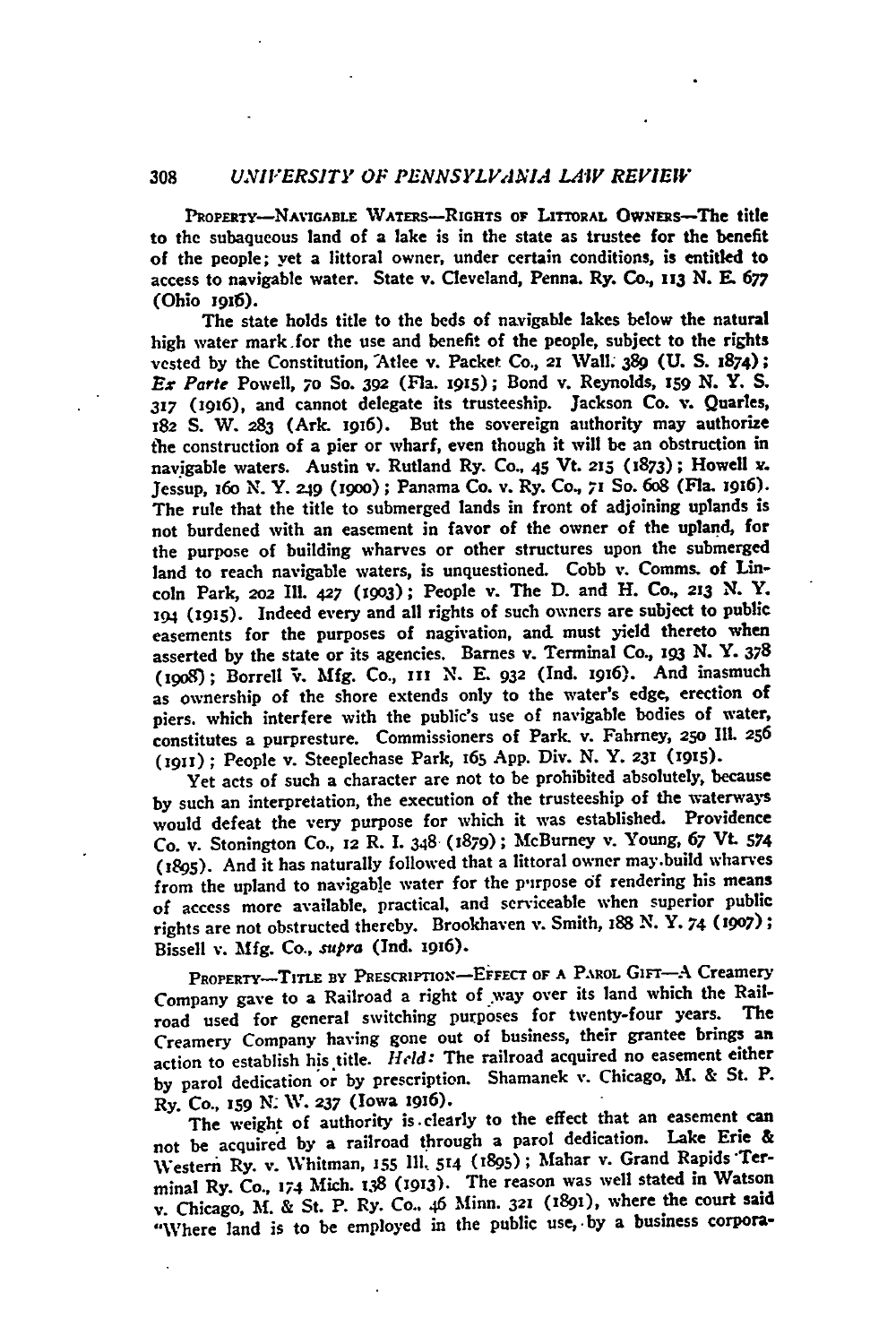flon, there is no reason founded on necessity, for the doctrine of dedication; because there is in such case a grantee *in* esse capable of taking a grant. The ownership of property is private, though the use required to be made of it is public. The private ownership prevents the 'acquisition of it **by** dedication."

There are, however, several cases which hold a contrary view basing such views on the ground that the public character of such a corporation enables it to acquire land in that way. It is a dedication **by** estoppel *is.pais.* Morgan v. Railroad Co., **96 U. S.** 716 **(1877);** Texas **&** New Orleans Ry. Co. **v.** Sutor, **56** Tex. 496 (1882); Rutger v. Medina Valley Co., **153 N.** W. **38o** (Tex. **1913). A** dedication can be made under statute in many jurisdictions **by** the filing of a town plat with a right of way to a railroad laid out thereon. Morgan v. Railroad Co., *supra;* Nobelsvill v. The Lake Erie **&** Western Railroad Co., **13o** Ind. **i** (189!). Since the **plat** acts as a **deed** of conveyance the dedication thereunder must be evidenced wholly **by** the plat. It can not rest partially on parol evidence. Watson v. Railroad, *supra.*

That no title was gained **by** perscription in the principal case is entirely in line with authorities on the subject. An uninterrupted user for the statutory period does not vest an easement when as in the principle case the user was permissive for the first twelve years. Ball v. Kehl, **96 Cal. 6o6** (1892); First Nation Bank v. Savings Bank, **71 N.** H. 547 **(1902).**

It is no objection, however to obtaining an easement **by** perscription that the same was originally granted **by** parol, Lechman v. Mills, 46 Wash. 624 *(1907),* provided the grant was meant to be an absolute one. This was not found to be so in the principal case.

**TORT-INDEPENDENT NEGLIGENCE OF PASSENGER-KNOWLEDGE OF DRIVER'S** INTOXICATION-A guest was killed by the reckless driving of the owner of the automobile. Both were intoxicated. *Held:* Plaintiff .testator's right of recovery was barred. Powell v. Berry, 89 **S. E. 753** (Ga. **1916).**

One voluntarily accepting a ride as a guest in an automobile, **does** not relinquish his right of personal protection; the owner .is under a duty to use ordinary care in the operation of the machine. Lockhead v. Jensen, **129g** Pac. 347 (Utah **1912);** Fitzjarrel **v.** Boyd, **123 Md. 497** (1914). And the fact that both the owner and the guest are engaged in a common enterprise, or joint venture, does not change the liability the confidence accepted, being an adequate consideration to support the duty. Withey **v.** Fowler **Co., 145 N. W. 923** (Ia. **1913);** Beard v. Klusmeier, 164 **S. V. 319 (Kan. i914).**

Yet the duty of a guest in a vehicle over a driver of whom he has no control, is to use reasonable care for his own safety, the degree of which care is primarily a question for the jury. Schultz v. **Old** Colony Ry., **<sup>193</sup>** Mass. **309 (19o7);** Mittelsdorfer v. West Jersey **Co., 73 Atl. 540 (N. J. 199);** Christopherson v. Minneapolis **Co., 147 N.** W. **791 (Minn. 1914).** Indeed a recovery on his part is defeated when such negligence amounts. to a failure to exercise ordinary care. Rollestone v. Cassirer Co., **59 S. E.- <sup>442</sup>**(Ga. **1907).** So riding in an automobile with a driver he must have known to have been so intoxicated, as to be incapable of giving the attention to what he was doing, that a man of prudence and reasonable intelligence would have given, establishes independant negligence upon the **guest's part,**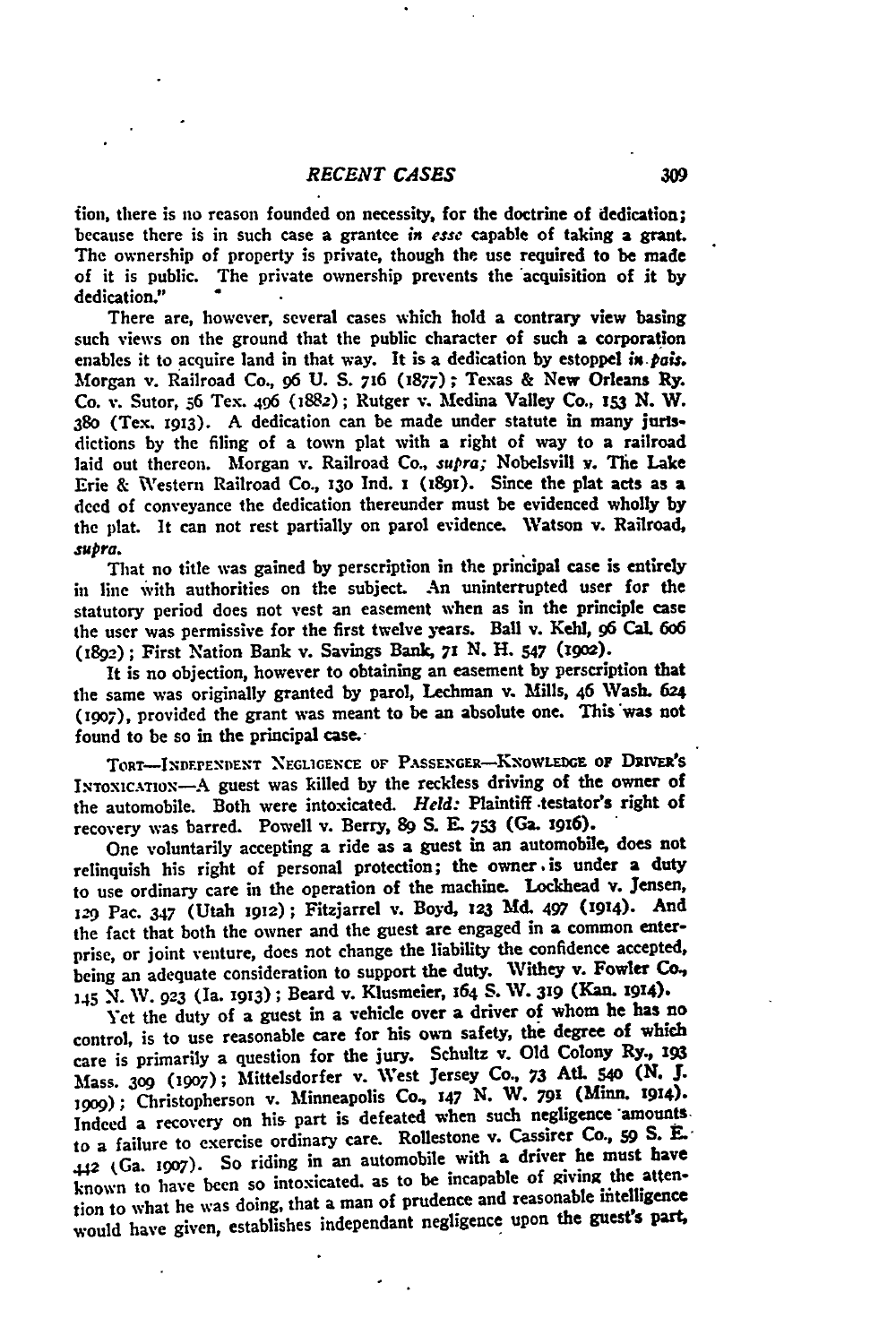### **310** *UNIVERSITY OF PENNSYLVANIA LAI1"'RE VIEWiI*

so as to deny his right to recover, independant of the driver's negligence. Lynn v. Goodwin, *17o* Cal. **112 (igis).** The fact that the passenger is also intoxicated, does not change his duty to use ordinary care for his safety. Cunningham v. Erie R. Co., **137 App.** Div. N. Y. **5o6 (1910).** It has been pointed out that the true reason of the rule which denies relief to an injured party, who has contributed to the injury **by** his own fault, is simply the impossibility in most cases of equitably apportioning the damages between the parties. in a common law action. Heil v. Glanding, **42** Pa. 493 (1862); Shimoda v. Bundy, *24* Cal. App. **675** (1914).

**ToRTS-TRESPASS-EXTENT OF THE DOCTRINE OF- PENNA. COAL CO.** V. SANDERSON-In conducting his business a quarry owner blasted on his premises, casting rocks onto adjoining land. *Held:* This was a direct trespass and liability does not depend on negligence; the doctrine of Penna. Coal Co. v. Sanderson does not apply. Mulchanock v. Whitehall Cement **Mfg.** Co.. **98 Atl. sm** (Pa. **igi6).**

To cast rocks and debris on another's land **by** blasting is a trespass according to the general rule, and it is no defense that the operation was conducted with care. Tiffen v. McCormick, **.32** Am. Rep. 4o8 (Ohio-**1878);** Colton v. Onderdonk, **io** Pac. **395** (Cal. IS86). There is a difference of opinion as to whether a municipality is liable in trespass, when the blasting is done **by** a contractor engaged in constructing public works. Murphy v. Lowell, **128** Mass. **398** (x88o); St. Peter v. Denison, **17** Am. Rep. **258 (N.** Y. **874);** City of Joliet v. Harwood, **86 IllII.** io **(x877).**

In the principal case, Penna. Coal Co. v Sanderson, **6** Ati. 453 (Pa. 1886), was relied on. This case has been commented upon, and its doctrine has been repudiated in the following jurisdictions: Young **&** Co. v. Bankier Distillery Co., **App.** Cas. 1893, *69i* (Eng.); Beach **v.** Sterling Iron **&** Zinc **Co.,** *33* Atl. **286 (N. J. Eq. j895);** Strobel v. Kerr Salt Co., **164** *N.* **Y. 303** (igoo); Straight v. Hover, **87 N. E. 174** (Ohio igog); Coal Co. v. Ruffner, io Ann. Cos. **.81** (Tenn. **'9o7);** Arminius Chemical Co. v. Landrum, *73* **S. E.** 459 (Va. **1912).** Nor was the doctrine followed in these cases: Coal Co. v. Pierce, **68 S. 563** (Ala. **1915);** Packwood v. Coal Co., \$6 **L.** R. **A. (N. S.) 91!** (Wash. **19t5) ;** Day v. Coal Co., 6o IV. Va. *27* (t9o6). Indiana seems to be the only jurisdiction influenced **by** the doctrine. Barnard **v.** Shirley, 47 **N.** E. **671** (Ind. **1897);** Ohio Oil Co. v. UVestfall, **88 N. E. 354** (Ind. **1909).**

In Pennsylvania the doctrine of Coal Co. v. Sanderson has never been exiended beyond the limitation put upon it **by** its own facts. The early decisions influenced **by** the doctrine may be found in the article, "Natural Use of Land," **by** John Marshall Gest, **33** Am. Law Reg. **r,** *97.* **The** case has often been referred to, but always strictly limited. Thus, the doctrine was held not to apply to subterranean waters, Collins v. Chartiers' Valley Gas **Co, 131** Pa. **143** (iS9o); nor tor the operation of coke ovens, Robb v. Carnegie, **145** Pa. **324 (1891);** nor to leakage from oil pipes, Hauck v. Pipe Line Co., **53** Pa. **366 (1893);** nor to culm deposited on the bank of a stream, Hindson v. Markle, **33 AtL.** 74 (Pa. **i895);** nor to the removal of surface support, Robertson v. Coal **Co., 33** AtL **706** (Pa. **1896);** nor to pollution of water for public use, Commonwealth v. Russel, **33 AtL. 7o9** (Pa.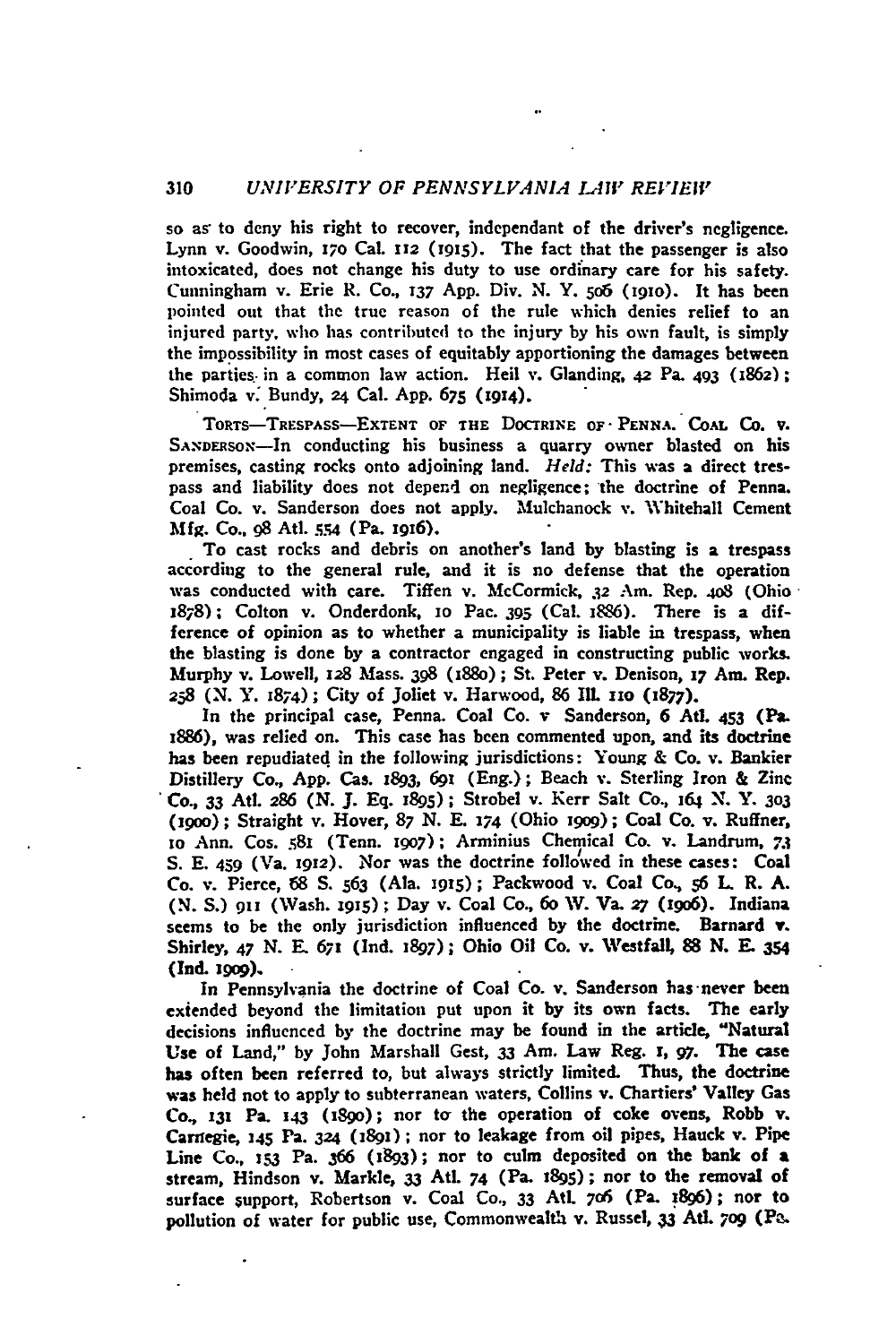**1896);** nor to the operation of steel mills, Sullivan v. Jones & Laughlin **Steel Co., 57** Atl. io65 (Pa. xgo4); nor to mines when the water is discharged into a drainage basin other than the natural basin, McCune v. Coal Co., 85 Atl. 1102 (Pa. 1913).

TORTS-VIOLATION OF PENAL STATUTE AS NEGLIGENCE Per Se-Violation of a mandatory Factory Act, which provides a penalty for failure to guard dangerous machinery, though it does not expressly provide for the recovery of damages, is negligence *per se,* and deprives the employer of the defense of voluntary assumption of risk, though he may interpose the defense of contributory negligence. Sulzberger **&** Sons Co. v. Strickland, **i59** Pac. **833** (Okla. 1916).

Where the statute provides that damages may be recovered, obviously it matters little whether the violations are termed negligence *per se* or not. But the difference of opinion comes in the case where there is a penal provision only. The weight of authority holds, with the principal-case, that a violation of such statute is negligence *per se,* or a breach of duty toward those intended to be protected thereby. Bott v. Pratt, 33 Minn. 323 (1885); Hall v. West **&** Slade Mill Co., **39** Wash. **447 (i9o\$);** Steel Car Forge **Co. Y.** Chec, **184** Fed. **868** (19i) (case of employment of children under lawful age). Other courts hold that such violations are either *prima fade* **or** competent evidence of negligence to be rebutted **by** the defendant. Kircher v. Iron Clad **Mfg.** Co, 134 **App.** Div. of **N.** Y. Supr. **x44** (igo9). Pennsylvania courts hold that violation of such a statute is not negligence as a matter of law, but only "some evidence of negligence" to be considered with the rest of the evidence. Drake v. Fenton, **237** Pa. **8,** 1 (igia).

Even though the employee knows of the violation of the statute, be does not assume the risk of the danger, and the employer is deprived of that defense, as in the principal case. Hall **v.** West **&** Slade Mill **Co.,** *supra;* Valjago v. Carnegie Steel Co., **226** Pa. 514 (910); Luken v. Lake Shore and Mich. Southern Rwy. Co., 248 Ill. 377 (1911). There have been many decisions to the contrary, especially in our Federal courts. Denver **&** Rio Grande R. R. Co. v. Norgate, *141* **Fed.** Rep. 247 **(19Go).** Under the former rule, where the statute forbids employment of children under a certain age, it has been pointed out that negligence of a fellow servant is no defense, for the contract between the employer and child is void. Dalm **v.** Bryant Paper **Co., 157 Mich. 550 (199o).**

The general rule that the employer may interpose the defense of the employee's contributory negligence in these cases is in accord with the principal case. Berdos v. Suffolk Mills. 209 Mass. 489 (1911). Even this is denied by some courts. Fortier v. The Fair, 153 Ill. App. 200 (1910); Glucina v. Goss Brick Co., **63** Wash. 401 (i9iT). **A** child has been allowed to recover, where he was employed in violation of a statute, even though the act was not within the scope of his employment, on **the** theory that he lacks discretion to protect himself. Stehle v. Jaeger Automatic Mach. **Co.,** 220 Pa. **617** (igo8); Frank Co. v. Standard Ins. Co., *176* Fed. **16 (1910).**

**A** father cannot recover for injury to a child employed in violation' of a statute which expressly gives the employee the right to recover **dam**ages, Gibson v. Packing Box **Co., 85** Kan. 346 (1911), for violation of the statute is actionable only as to those intended to be benefited or protected,